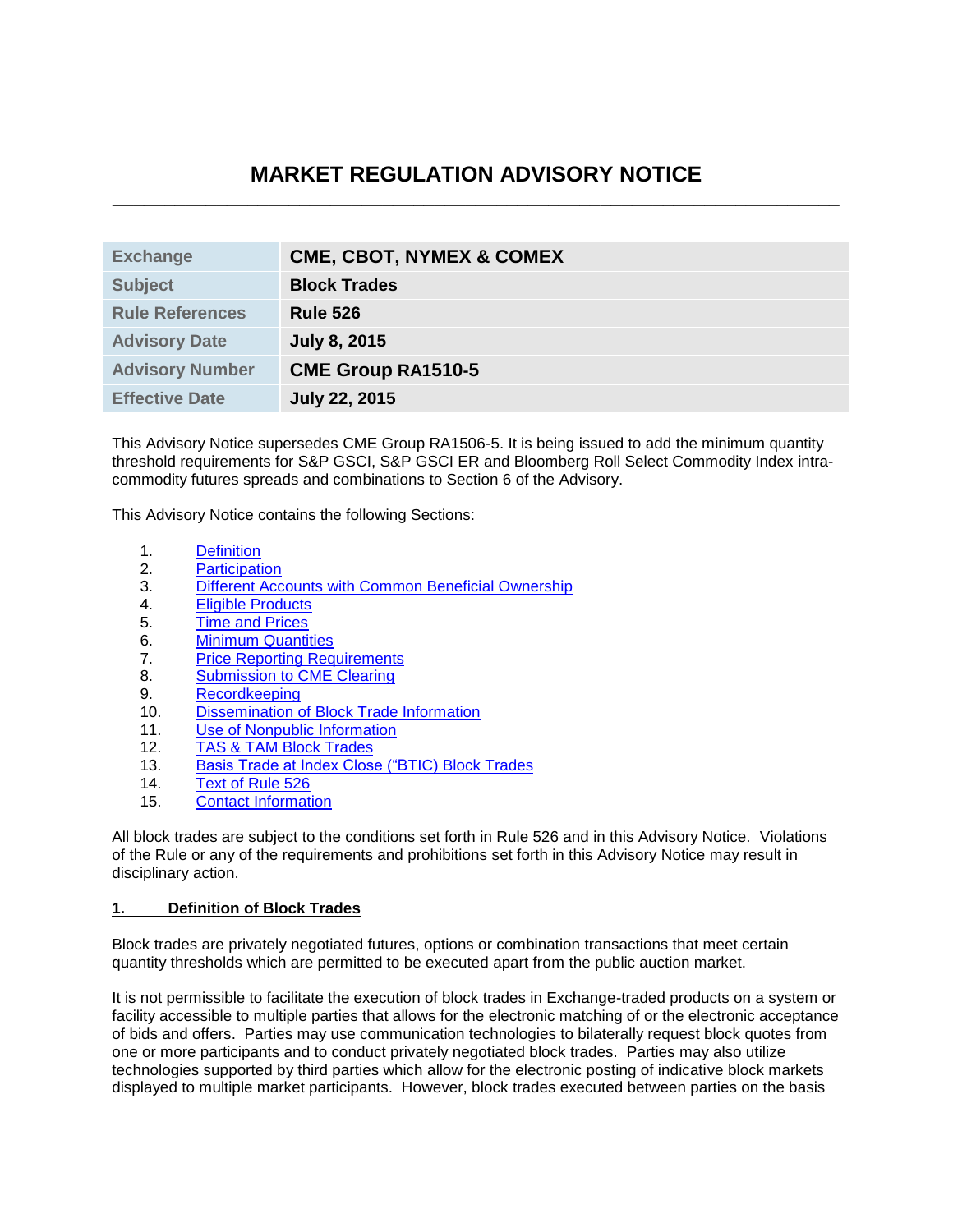CME Group RA1510-5 July 8, 2015 Page 2 of 12

of such electronically displayed indicative markets may be transacted only through direct bilateral communications involving the broker, where applicable, and the parties to the trade.

### <span id="page-1-0"></span>**2. Participation in Block Trades**

Each party to a block trade must be an Eligible Contract Participant as that term is defined in Section 1a of the Commodity Exchange Act. Eligible Contract Participants generally include exchange members and member firms, broker/dealers, government entities, pension funds, commodity pools, corporations, investment companies, insurance companies, depository institutions and high net-worth individuals. Commodity trading advisors and investment advisors who are registered or exempt from registration, and foreign persons performing a similar role and subject as such to foreign regulation, may participate in block transactions provided they have total assets under management exceeding \$25 million and the block trade is suitable for their customers.

A customer order may be executed by means of a block trade only if the customer has specified that the order be executed as a block trade.

### <span id="page-1-1"></span>**3. Block Trades between Different Accounts with Common Beneficial Ownership**

Block trades between different accounts with common beneficial ownership are prohibited unless 1) each party's decision to enter into the block trade is made by an independent decision-maker; 2) each party has a legal and independent bona fide business purpose for engaging in the block trade; and 3) the block trade is executed at a fair and reasonable price. In the absence of satisfying all of the aforementioned requirements, the transaction may constitute an illegal wash trade prohibited by Rule 534 ("Wash Trades Prohibited"). Common beneficial ownership is defined as not only accounts with the same beneficial ownership, but also accounts with common beneficial ownership that is less than 100%.

#### <span id="page-1-2"></span>**4. Block-Eligible Products**

A complete list of block eligible products may be found here:

#### [CME, CBOT, NYMEX & COMEX Block Trade-Eligible Products and Minimum Quantity Thresholds](http://www.cmegroup.com/clearing/trading-practices/block-trades.html#generalInfo)

The marketplace is notified of block trade minimum quantity thresholds and any changes thereto via a Special Executive Report issued by Research & Product Development. Interested market participants may receive these reports via email by visiting the CME Group Subscription Center located at:

<http://www.cmegroup.com/tools-information/subscriptions/advisory-subscribe.html>

#### <span id="page-1-3"></span>**5. Time and Prices of Block Trades**

Block trades may be executed at any time, including times during which the public auction market is closed.

Block trades must be transacted at prices that are **"fair and reasonable"** in light of (i) the size of the transaction, (ii) the prices and sizes of other transactions in the same contract at the relevant time, (iii) the prices and sizes of transactions in other relevant markets, including, without limitation, the underlying cash market or related futures markets, at the relevant time, and (iv) the circumstances of the markets or the parties to the block trade. Notwithstanding the foregoing, options priced at cabinet **may not** be transacted as a block trade.

The trade price must be consistent with the minimum tick increment for the market in question. Additionally, each outright transaction and each leg of any block eligible spread or combination trade must be executed at a single price.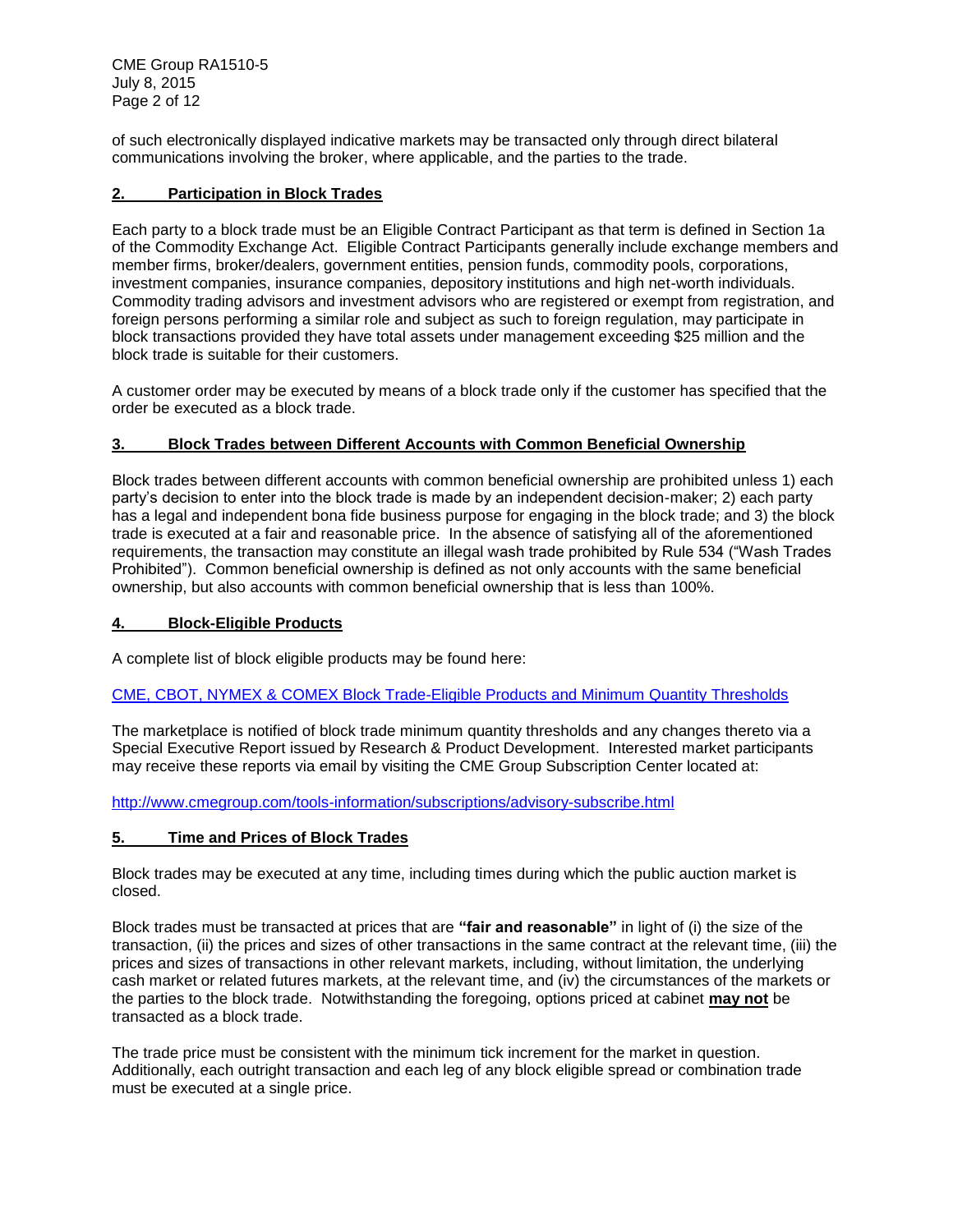CME Group RA1510-5 July 8, 2015 Page 3 of 12

Block trade prices do not elect conditional orders (e.g. stop orders) or otherwise affect orders in the regular market.

#### <span id="page-2-0"></span>**6. Block Trade Minimum Quantities for Outrights, Spreads and Combinations**

The block trade minimum quantity requirements for outright futures and options are set forth in the list of block trade eligible products in Section 4 of this Advisory Notice.

The bunching of block trade orders is not permitted except in the case of eligible CTAs or foreign Persons performing a similar role.

Information with respect to spreads and combinations executed as block trades appears below:

|                                                                                        | <b>CME and CBOT Products</b>                                                                                                                                                                                                                                                                                                                                                                                                                                                                                                           | <b>NYMEX and COMEX Products</b>                                                                                                                                                                                                                          |
|----------------------------------------------------------------------------------------|----------------------------------------------------------------------------------------------------------------------------------------------------------------------------------------------------------------------------------------------------------------------------------------------------------------------------------------------------------------------------------------------------------------------------------------------------------------------------------------------------------------------------------------|----------------------------------------------------------------------------------------------------------------------------------------------------------------------------------------------------------------------------------------------------------|
| <b>Intra-Commodity</b><br><b>Futures Spreads</b><br>and <b>Futures</b><br>Combinations | The sum of the quantities of the legs of the<br>transaction must meet the minimum block<br>quantity threshold.<br>* Exceptions apply in intra-commodity U.S.<br>Treasury futures and S&P GSCI, S&P GSCI<br><b>ER and Bloomberg Roll Select Commodity</b><br><b>Index futures spreads</b>                                                                                                                                                                                                                                               | The sum of the quantities of the legs of the<br>transaction must meet the minimum block<br>quantity threshold                                                                                                                                            |
| <b>Intra-Commodity</b><br><b>Options</b> Spreads<br>and <b>Options</b><br>Combinations | The quantity of each leg of the spread must<br>meet the designated minimum quantity<br>threshold.                                                                                                                                                                                                                                                                                                                                                                                                                                      | The sum of the quantities of the legs of the<br>transaction must meet the minimum block<br>quantity threshold.                                                                                                                                           |
| <b>Inter-Commodity</b><br><b>Futures Spreads</b><br>and <b>Futures</b><br>Combinations | Each leg of the spread must meet the larger of<br>the threshold requirements for the underlying<br>products.<br>** Exceptions apply in:<br><b>Short Term Interest Rate</b><br>i)<br>Futures:<br>U.S. Treasury and 10-Year<br>ii)<br>Sovereign Yield Spread Futures;<br>and<br>iii)<br>Deliverable Interest Rate Swap<br>Futures ("DSF") & Deliverable<br>Euro Interest Rate Swap Futures<br>("EUR IRS")<br>U.S. Treasury Futures and<br>iv)<br>Forward-Starting Libor Reference<br>Interest Rate Swaps ("Treasury<br>Invoice Spreads") | The sum of the quantities of the legs of the<br>transaction must meet the larger of the<br>threshold requirements for the underlying<br>products.                                                                                                        |
| <b>Inter-Commodity</b><br><b>Options</b> Spreads<br>and <b>Options</b><br>Combinations | Each leg of the spread must meet the larger of<br>the threshold requirements for the underlying<br>products.                                                                                                                                                                                                                                                                                                                                                                                                                           | The sum of the quantities of the legs of the<br>transaction must meet the larger of the<br>threshold requirements for the underlying<br>products.                                                                                                        |
| Options/Futures<br>Spreads                                                             | The options component of the spread must<br>meet the minimum quantity threshold for the<br>outright option or option combination and the<br>quantity of futures executed must be<br>consistent with the delta of the options<br>component of the spread.<br>*** Exceptions apply in Weather and<br><b>Housing options/futures spreads</b>                                                                                                                                                                                              | The options component of the spread must<br>meet the minimum quantity threshold for the<br>outright option or option combination and the<br>quantity of futures executed must be<br>consistent with the delta of the options<br>component of the spread. |

#### **\* Exception for Intra-Commodity Futures Spreads and Futures Combination:**

i) Intra-Commodity U.S. Treasury Futures Spreads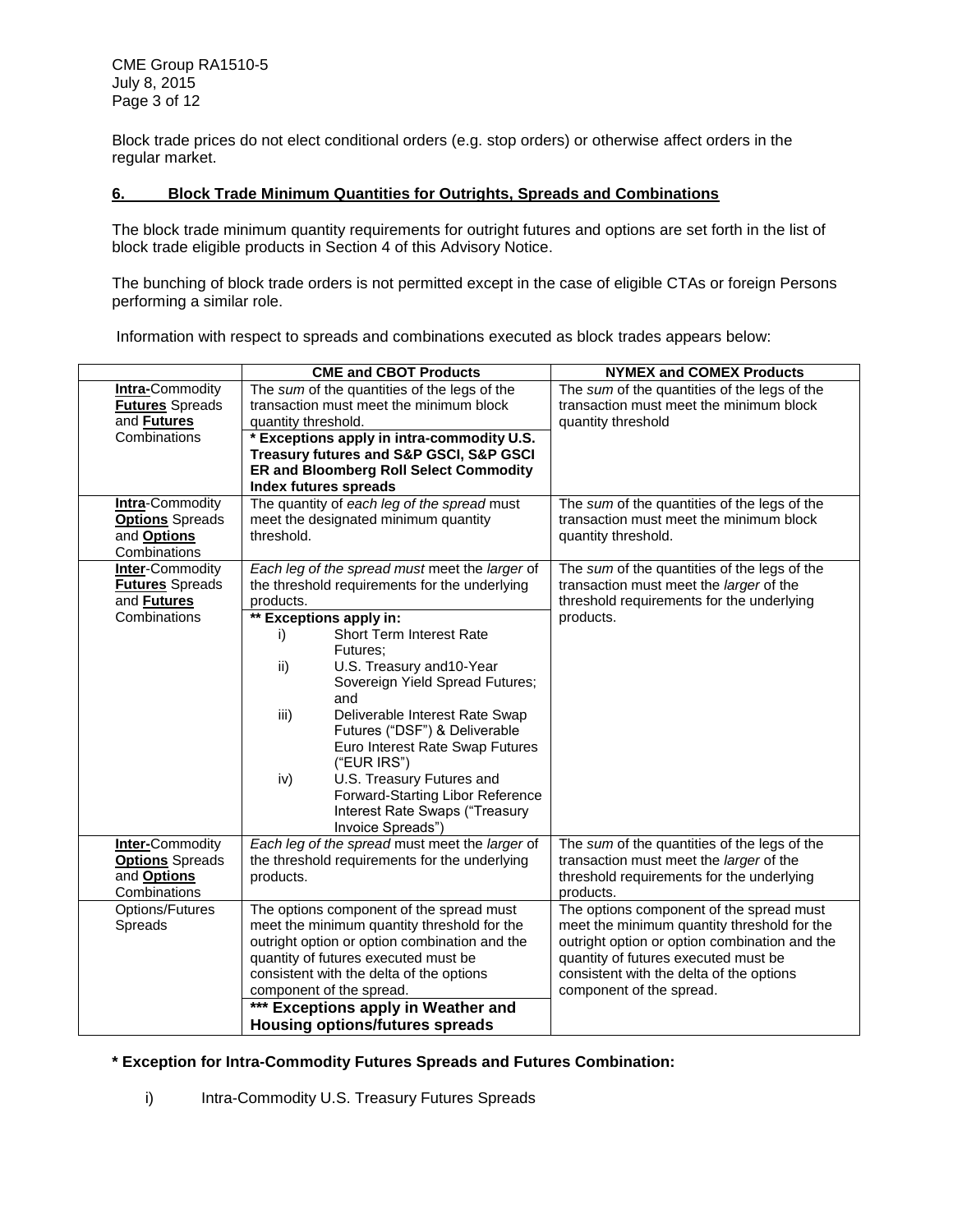*Intra-commodity calendar spread block trades are prohibited in CBOT U.S. Treasury futures.* Parties may not execute contingent block trades in outright contracts to circumvent the prohibition on the execution of block trades in intra-commodity calendar spreads. Additionally, Tandem spreads (a trade combining calendar spreads in two different Treasury futures) may not be executed as block trades.

ii) Intra-Commodity S&P GSCI, S&P GSCI ER and Bloomberg Roll Select Commodity Index Futures Spreads

For the above-referenced futures products, the block trade minimum is 300 contracts for each leg of the spread or combination. For example, the minimum quantity for an S&P GSCI calendar spread would require 300 contracts in each leg of the spread for a total of 600 contracts while a Bloomberg Roll Select Commodity Index futures butterfly would require a minimum volume of 1,200 contracts (300 contracts in each of the four legs of the butterfly).

### **\*\* Exceptions for Inter-Commodity Futures Spreads and Futures Combinations**

i) Short Term Interest Rate Futures

In Short Term Interest Rate futures (Eurodollars, Eurodollar E-minis, Euribor, T-Bills, OIS, One-Month Eurodollar, Euroyen and 30-Day Fed Funds), inter-commodity futures spreads may be executed as block trades provided that the sum of the legs of the spread meets the larger of the threshold requirements for the underlying products. For example, the minimum quantity thresholds for One-Month Eurodollar and Eurodollars during ETH are 200 and 2,000 contracts, respectively. Therefore, a block trade in the One-Month Eurodollar/Eurodollar spread can be executed provided that the sum of the legs is at least 2,000 contracts.

ii) U.S. Treasury and10-Year Sovereign Yield Spread Futures

In U.S. Treasury and 10-Year Sovereign Yield Spread futures, inter-commodity futures spreads may be executed as block trades provided that each leg of the spread meets the minimum threshold requirement for the respective underlying products. For example, the minimum quantity thresholds for 10-Year Notes and U.S. Treasury Bonds during RTH are 5,000 and 3,000 contracts, respectively. Therefore, a block trade in the NOB spread (10-Year Note/Treasury Bond spread) can be executed only if the minimum quantity of the 10-Year Note leg of the spread is at least 5,000 contracts and the minimum quantity of the Treasury Bond leg of the spread is at least 3,000 contracts.

iii) Deliverable Interest Rate Swap Futures ("DSF") & Deliverable Euro Interest Rate Swap Futures ("EUR IRS")

Inter-commodity futures spreads or combinations composed only of DSF or composed only of EUR IRS (e.g., 2-Year DSF v. 10-Year DSF) may be executed as block trades provided that the sum of the legs of the spread meets the larger of the threshold requirements for the underlying products. For example, the minimum block trade thresholds for 2-Year DSF and 10-Year DSF are 3,000 and 1,000 contracts, respectively. Thus, a spread between these two contracts may be executed as a block trade if the sum of the quantities of the legs is at least 3,000 contracts.

Inter-commodity futures spreads or combinations excluding those composed only of DSF or composed only of EUR IRS (e.g., 10-Year Treasury Notes vs. 10-Year DSF) may be executed as block trades provided that each leg of the spread meets the minimum threshold requirement for the respective underlying products. For example, the minimum block trade thresholds for 10-Year Treasury Note futures and 10-Year DSF during RTH are 5,000 contracts and 1,000 contracts, respectively. A spread between these two contracts can be executed as a block trade, therefore, only if the quantity of the 10-Year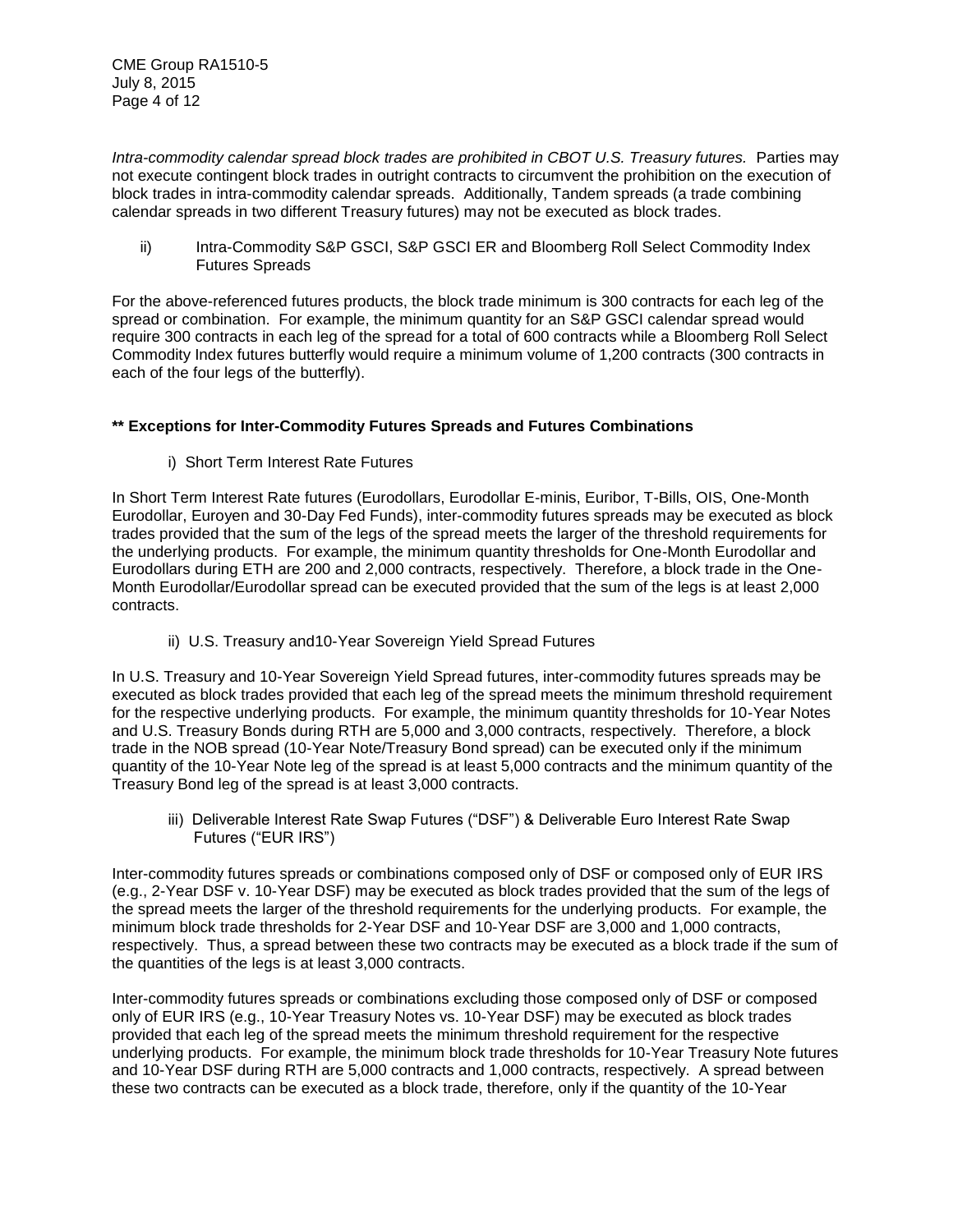CME Group RA1510-5 July 8, 2015 Page 5 of 12

Treasury Note leg is at least 5,000 contracts and the quantity of the 10-Year DSF leg is at least 1,000 contracts.

iv) U.S. Treasury Futures and Forward-Starting Libor Reference Interest Rate Swaps ("Treasury Invoice Spreads")

Contingent trades in Treasury Invoice Spreads where the block trade minimum thresholds for block trades in outright CBOT Treasury futures are circumvented are prohibited.

### **\*\*\* Exceptions for Options/Futures Spreads**

i) Weather and Housing

An exception applies to Weather and Housing options/futures spreads, where the legs of the spread may be summed to meet the 20-contract minimum threshold.

### <span id="page-4-0"></span>**7. Block Trade Price Reporting Requirements**

#### a) Time Requirements

When a block trade is consummated it must be price reported to the Exchange within 5 or 15 minutes, depending on the product. Block trade prices are reported independently of transaction prices in the regular market and are not included as part of the daily trading range.

| <b>CME/ CBOT</b>                                                                                                                                                                                                                                                      |                                                                                                                                                                                                                 |  |  |  |
|-----------------------------------------------------------------------------------------------------------------------------------------------------------------------------------------------------------------------------------------------------------------------|-----------------------------------------------------------------------------------------------------------------------------------------------------------------------------------------------------------------|--|--|--|
| <b>Reported within 5 Minutes</b>                                                                                                                                                                                                                                      | <b>Reported within 15 Minutes</b>                                                                                                                                                                               |  |  |  |
| Except as specified in the boxes to the right of this<br>table, block trades in all block-eligible CME and<br>CBOT products must be price reported to the<br>exchange within 5 minutes of the transaction.                                                            | Block Trades during European or Asian hours<br>(ETH or ATH) in Interest Rate Products,<br>including Treasury Invoice Spreads must be<br>price reported to the Exchange within 15<br>minutes of the transaction. |  |  |  |
| Inter-commodity block spread or combination trade<br>that includes a DSF or EUR IRS $leg(s)$ and a $leg(s)$<br>subject to a 5 minute price reporting requirement<br>requires that the block spread or combination trade<br>be reported within 5 minutes of execution. | Block trades in Weather, Housing, DSF and<br>EUR IRS contracts must be price reported to the<br>Exchange within 15 minutes of the transaction.                                                                  |  |  |  |

For purposes of CME and CBOT interest rate products the following times apply:

- ETH: 12:00 a.m. 7:00 a.m. CT, Monday through Friday on regular business days
- RTH: 7:00 a.m. 4:00 p.m. CT, Monday through Friday on regular business days
- ATH: 4:00 p.m. 12:00 a.m. CT, Monday through Friday on regular business days and at all times on weekends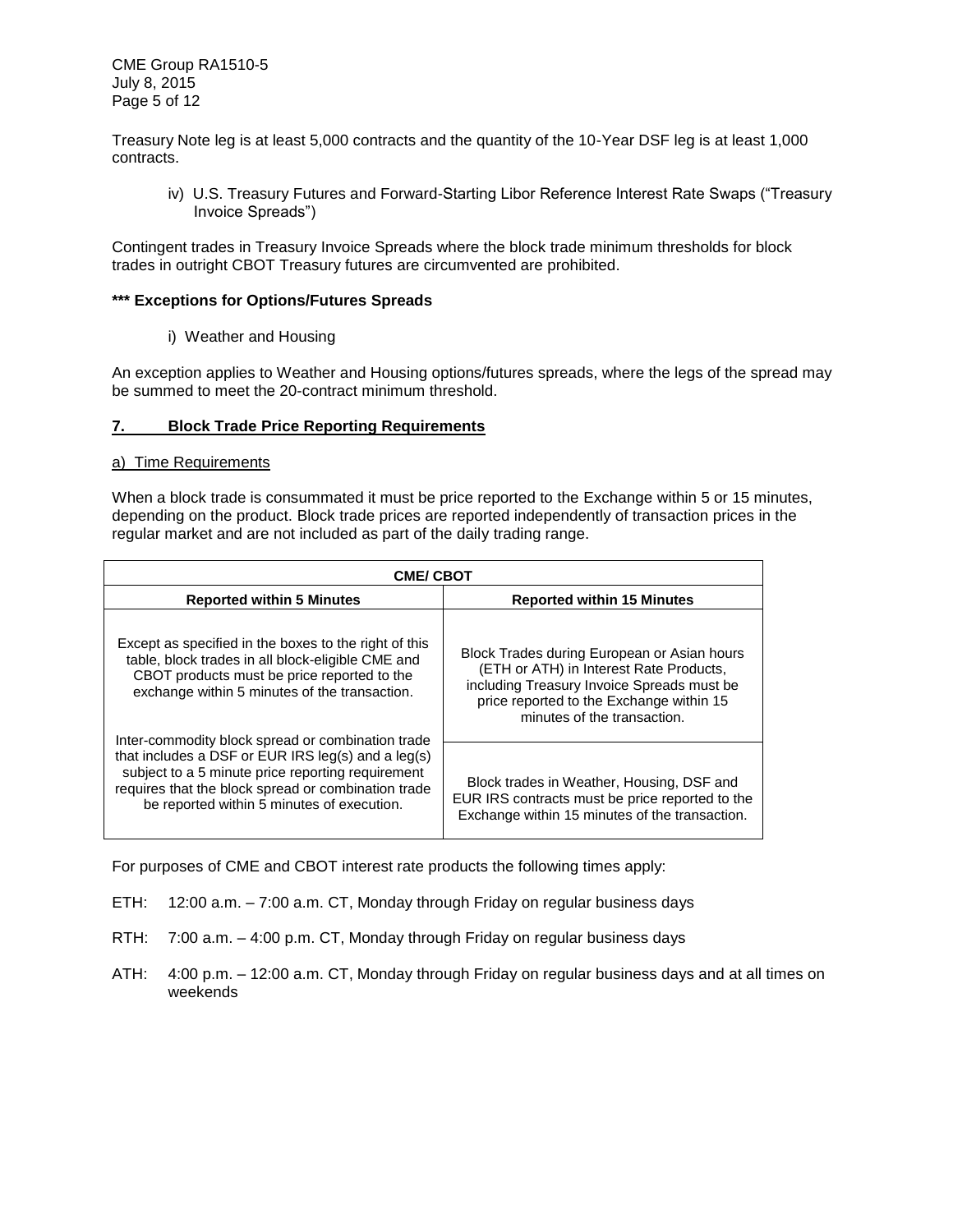| NYMEX/ COMEX                                                                                                                                                                                                                                                                             |                                                                                                                                                                                                                                                                                   |  |  |
|------------------------------------------------------------------------------------------------------------------------------------------------------------------------------------------------------------------------------------------------------------------------------------------|-----------------------------------------------------------------------------------------------------------------------------------------------------------------------------------------------------------------------------------------------------------------------------------|--|--|
| <b>Reported within 5 Minutes</b>                                                                                                                                                                                                                                                         | <b>Reported within 15 Minutes</b>                                                                                                                                                                                                                                                 |  |  |
| • Brent Crude Oil Penultimate Financial futures (BB)<br>• Brent Crude Oil Last Day Financial futures (BZ)<br>• Light Sweet Crude Oil futures (CL)<br>• Gulf Coast Sour Crude Oil futures (MB)<br>• New York Harbor ULSD Heating Oil futures (HO)<br>• Henry Hub Natural Gas futures (NG) | Block trades in all other block-eligible NYMEX<br>and COMEX products must be price reported to<br>the exchange within 15 minutes of the<br>transaction.                                                                                                                           |  |  |
| • RBOB Gasoline futures (RB)<br>• NYMEX Cocoa, Coffee, Cotton and No. 11 Sugar<br>futures (CJ, KT, TT and YO)<br>• Gold futures (GC)<br>• Silver futures (SI)<br>• Copper futures (HG)                                                                                                   | If the block transaction involves a spread or<br>combination that includes certain legs subject to<br>a five minute reporting requirement and other<br>legs subject to a 15 minute reporting<br>requirement, the reporting requirement for the<br>transaction will be 15 minutes. |  |  |

### Reporting Obligation

Price reporting obligations are the responsibility of the seller, unless otherwise agreed to by the principal counterparties to the block trade; however, in the case of a brokered transaction, the price reporting obligation is the responsibility of the broker handling the block trade, unless otherwise agreed to by the principal counterparties to the block trade. For purposes of the foregoing, the term "seller" refers to the principal counterparty acting as the seller of the block trade.

b)

In circumstances where a block trade is bilaterally negotiated between two principal counterparties to be reported via CME ClearPort and the seller is not registered in ClearPort to enter the buyer's information, the buyer and seller both must enter their respective side of the transaction via single-sided entry within the required price reporting time period.

The failure to submit timely, accurate and complete block trade reports may subject the party responsible for the reporting obligation to disciplinary action. Parties shall not be sanctioned for block reporting infractions deemed to arise from factors beyond the reporting party's control (e.g. the block trade fails the CME ClearPort automated credit check).

#### c) Price Reporting Methods

Block trades must be price reported to the Exchange via one of the following methods: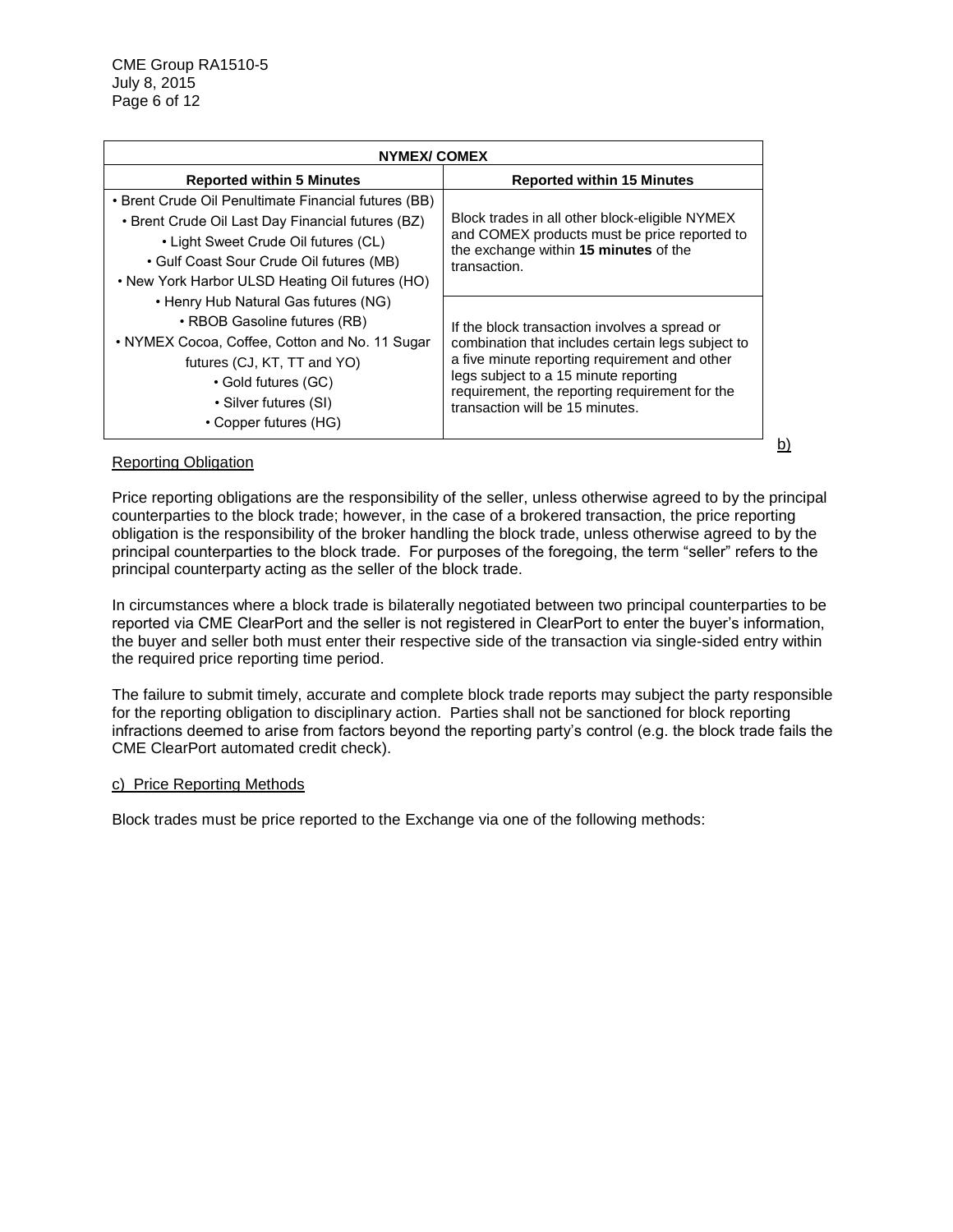|                                                                     | <b>Price Reporting Method</b>                                                                         |                             |                                                      |                                |                                                                      |                                                                                       |
|---------------------------------------------------------------------|-------------------------------------------------------------------------------------------------------|-----------------------------|------------------------------------------------------|--------------------------------|----------------------------------------------------------------------|---------------------------------------------------------------------------------------|
| <b>Products per Venue</b>                                           | <b>CME ClearPort</b><br>(including via<br>the CME<br><b>ClearPort</b><br><b>Facilitation</b><br>Desk) | <b>CME</b><br><b>Direct</b> | Global<br>Command<br><b>Center</b><br><u>("GCC")</u> | <b>Master</b><br><b>Pulpit</b> | <b>CME</b><br>Clearing 360<br>via Pivot<br>Instant<br><b>Markets</b> | Report to<br><b>Exchange</b><br><b>Staff</b><br>(312.648.3935)<br>or<br>312.648.3936) |
| CME products (except<br>Weather)                                    | Yes                                                                                                   | Yes                         | Yes                                                  | No                             | <b>No</b>                                                            | No.                                                                                   |
| <b>CME Weather Executed</b><br>Between 8:00 a.m. - 3:30<br>p.m.     | <b>No</b>                                                                                             | Yes                         | N <sub>o</sub>                                       | No                             | Yes                                                                  | <b>Yes</b>                                                                            |
| <b>CME Weather Executed</b><br>Outside of 8:00 a.m. - 3:30<br>p.m.  | No.                                                                                                   | Yes                         | Yes                                                  | No                             | Yes                                                                  | No.                                                                                   |
| CBOT products (excluding<br>Treasury Invoice Spreads)               | Yes                                                                                                   | Yes                         | Yes                                                  | No                             | <b>No</b>                                                            | No.                                                                                   |
| <b>CBOT Treasury Invoice</b><br><b>Spreads</b>                      | Yes                                                                                                   | Yes                         | No.                                                  | No                             | <b>No</b>                                                            | No.                                                                                   |
| NYMEX / COMEX products<br>negotiated on the trading<br>floor        | Yes                                                                                                   | Yes                         | N <sub>o</sub>                                       | Yes                            | <b>No</b>                                                            | No.                                                                                   |
| NYMEX / COMEX products<br>negotiated away from the<br>trading floor | Yes                                                                                                   | Yes                         | No                                                   | No                             | <b>No</b>                                                            | No.                                                                                   |

## <span id="page-6-0"></span>i) CME ClearPort

All block trades may be electronically submitted directly to CME Clearing via CME ClearPort, with the exception of CME Weather futures block trades. This will satisfy the price reporting requirement, and the block trade will be simultaneously submitted for clearing.

Block trades may also be price reported to the CME ClearPort Facilitation Desk by calling 1.800.438.8616 or via email at [FacDesk@cmegroup.com.](mailto:FacDesk@cmegroup.com) In either case, all of the data and information elements required in d) below must be submitted.

Please note that block trades in CBOT Treasury Invoice Spreads must be reported via CME ClearPort or by calling the CME ClearPort Facilitation Desk.

For information on reporting block trades through CME ClearPort, please contact customer service at 1.800.438.8616 or via email at [ClearPort@cmegroup.com.](mailto:ClearPort@cmegroup.com)

### ii) CME Direct

<span id="page-6-1"></span>All block Trades may be electronically submitted to CME Clearing via entry on the CME Direct platform, which will satisfy the price reporting requirement and simultaneously submit the trade for clearing. The CME Direct platform is directly connected to CME ClearPort. For information on submitting Block Trades through CME Direct, please contact CME Direct Support at [CMEDirectSupport@cmegroup.com.](mailto:CMEDirectSupport@cmegroup.com)

### iii) Global Command Center ("GCC")

<span id="page-6-2"></span>CME and CBOT block trades (except for block trades in Weather futures and options executed between 8:00 a.m. and 3:30 p.m. Chicago time, Monday – Friday on regular business days and in CBOT Treasury Invoice Spreads at all times) may be price reported to the GCC. The seller or broker reports the trade by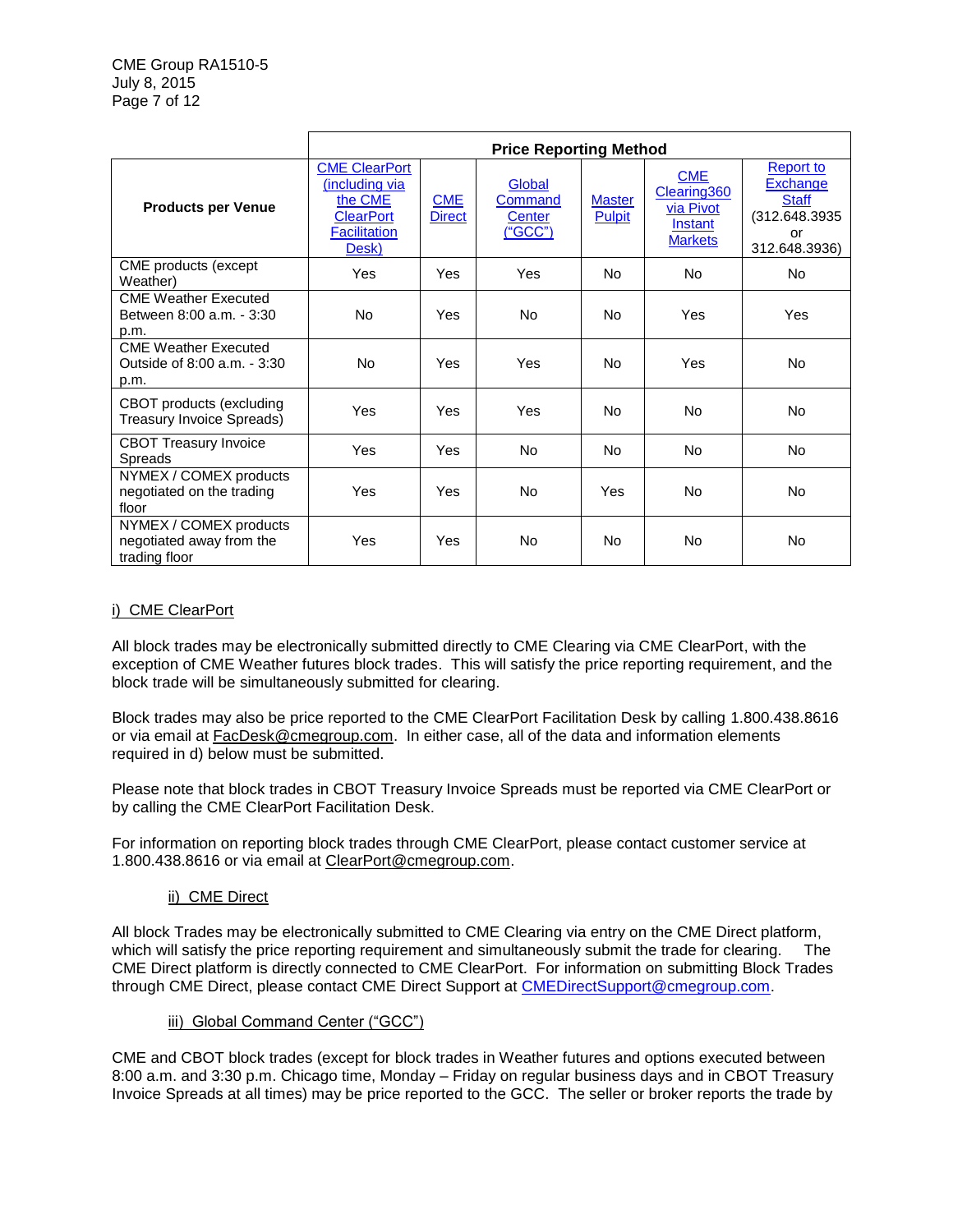CME Group RA1510-5 July 8, 2015 Page 8 of 12

calling the GCC at **800.438.8616**, in Europe at **44.800.898.013** or in Asia at **65.6532.5010**. When the GCC is closed – for example, during the weekend – the block trade must be reported no later than five minutes prior to the opening of the next electronic trading session for that product.

### <span id="page-7-1"></span>iv) Trading Floor

NYMEX and COMEX block trades negotiated on the trading floor may either be electronically submitted directly to CME Clearing via either CME ClearPort or the CME Direct platform pursuant to i) and ii) above respectively, or may be price reported to exchange staff at the Master Pulpit.

#### v) Weather Blocks on CME Clearing360 via Pivot Instant Markets

<span id="page-7-2"></span>Block trades in Weather futures and options may be price reported electronically to CME Clearing360 via Pivot Instant Markets by eligible inter-dealer brokers. For additional information on price reporting block trades via Pivot Instant Markets, please contact Charles Piszczor, Director, Agriculture/Weather Research and Product Development Department, at 312.930.4536 or via email at [Charles.Piszczor@cmegroup.com.](mailto:Charles.Piszczor@cmegroup.com)

### vi) Weather Block Trades Executed Between 8:00 a.m. and 3:30 p.m.

<span id="page-7-3"></span>Block trades in Weather futures and options executed between 8:00 a.m. and 3:30 p.m. Chicago time, Monday – Friday on regular business days should be price reported to Exchange staff by calling 312.648.3935 or 312.648.3936.

### d) Information Required When Reporting Block Trades

When price reporting a block trade to GCC, the CME ClearPort Facilitation Desk and NYMEX and COMEX block trades via the Trading Floor, the following information will be required:

- Contract, contract month and contract year for futures, and, additionally for options, strike price and put or call designation for standard options, as well as the expiration date and exercise style for flex options;
- Quantity of the trade or, for spreads and combinations, the quantity of each leg of the trade;
- Price of the trade or, for spreads and combinations, the price of each leg of the trade; and
- Buyer's clearing firm and seller's clearing firm;
- Name and phone number of the party reporting the trade (for block trades reported to the GCC, on the trading floor or reported via telephone or email to the CME ClearPort Facilitation Desk);
- For block trades reported via phone or email to the CME ClearPort Facilitation Desk, counterparty name and contact information must also be provided for trade verification purposes; and
- Execution time (to the nearest minute in Central/Eastern Time) of the trade. The execution time is the time at which the trade was consummated.

Market participants must exercise diligence in accurately reporting the execution time of the block trade. The reporting of inaccurate execution times may result in disciplinary action.

### <span id="page-7-0"></span>**8. Block Trade Submission Requirements to CME Clearing**

Separate submission to the CME clearing system is not required in the event that the block trade is directly entered into CME ClearPort, CME Direct or reported to the CME ClearPort Facilitation Desk. However, in all other cases, block trades must be submitted to the CME Clearing System as follows:

i) **Block trades price reported to Exchange staff at the Master Pulpit on the trading floor** as described above in section 7 iv) must be entered by the seller or his designated representative into the CME clearing system within 30 minutes of execution and must contain the material terms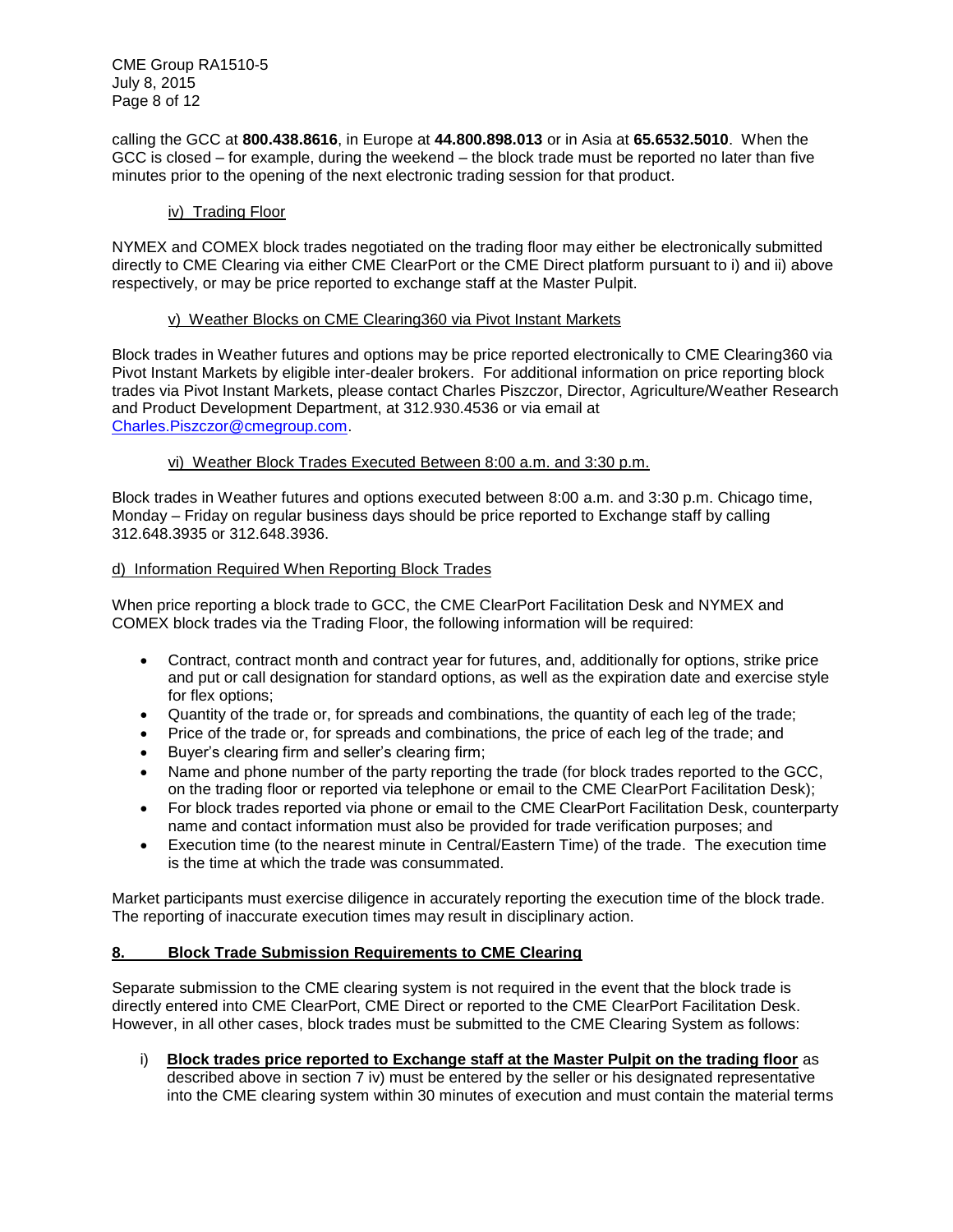of the trade, including the allocation to the correct clearing firm unless the trade will clear at the seller's qualifying clearing member firm. Within 30 minutes after entry by the seller, the buyer or his designated representative must enter into the CME clearing system a time of execution for the trade, note any disagreement with any of the terms of the trade entered by the seller, and allocate the trade to the correct clearing firm unless the trade will clear at the buyer's qualifying clearing member firm. When reporting spread or combination transactions, each leg must be entered individually.

ii) **Block trades price reported to the GCC or Exchange staff** as described above in section 7 iii) or vi) must be submitted to CME Clearing through the FEC User Interface via the portal under BLOCK entry. For block trades executed between 6:00 a.m. and 6:00 p.m. Central Time, firms must submit the trade within one hour. For block trades executed between 6:00 p.m. and 6:00 a.m. Central Time, firms must submit the trade no later than 7:00 a.m. Central Time.

Block trades are entered by both the buyer's and seller's clearing firm and go through a two-sided match process. Upon entry, confirmation records will be routed back to the firms for bookkeeping purposes. When reporting spread or combination transactions, each leg must be entered individually. The execution time is required to be entered and must be the actual time at which the transaction was consummated by the two parties, not the time at which the trade is reported by the parties to their respective firms. Thus, if the clearing member has not acted as either principal or agent in the transaction, it must ensure that its customer provides an accurate execution time.

A block trade in a block-eligible option may be executed up to and including the day on which an option contract expires for purposes of offsetting an open option position. The offsetting block trade must be price reported to the GCC pursuant to the requirements of Section 7c) iii) above, and the offset must be submitted to CME Clearing no later than the Position Change Submission ("PCS") deadline on the day on which the option contract expires. The PCS deadline for CME and CBOT products is 7:30 p.m. Central Time.

### <span id="page-8-0"></span>**9. Block Trade Recordkeeping**

Complete order records for block trades must be created and maintained pursuant to Rule 536 and CFTC Regulations. Additionally, the time of execution of the block trade must also be recorded for all block trades.

#### <span id="page-8-1"></span>**10. Dissemination of Block Trade Information**

The date, execution time, contract month, price and quantity of block trades are reported upon receipt of the block information by GCC. Block trade information is reported on the MerQuote system and may be accessed by entering the code "BLK". The information will also be displayed on the CME Group website at the following link: [http://www.cmegroup.com/tools-information/blocktrades.html.](http://www.cmegroup.com/tools-information/blocktrades.html) Block trade information is also displayed on the trading floor.

Block trade prices are published separately from transactions in the regular market.

Block trade volume is also identified in the daily volume reports published by the Exchange.

### <span id="page-8-2"></span>**11. Use of Nonpublic Information Regarding Block Trades**

Parties involved in the solicitation or negotiation of a block trade may not disclose the details of those communications to any other party for any purpose other than to facilitate the execution of the block trade. Parties privy to nonpublic information regarding a consummated block trade may not disclose such information to any other party prior to the public report of the block trade by the Exchange. A broker negotiating a block trade on behalf of a customer may disclose the identity of the customer to potential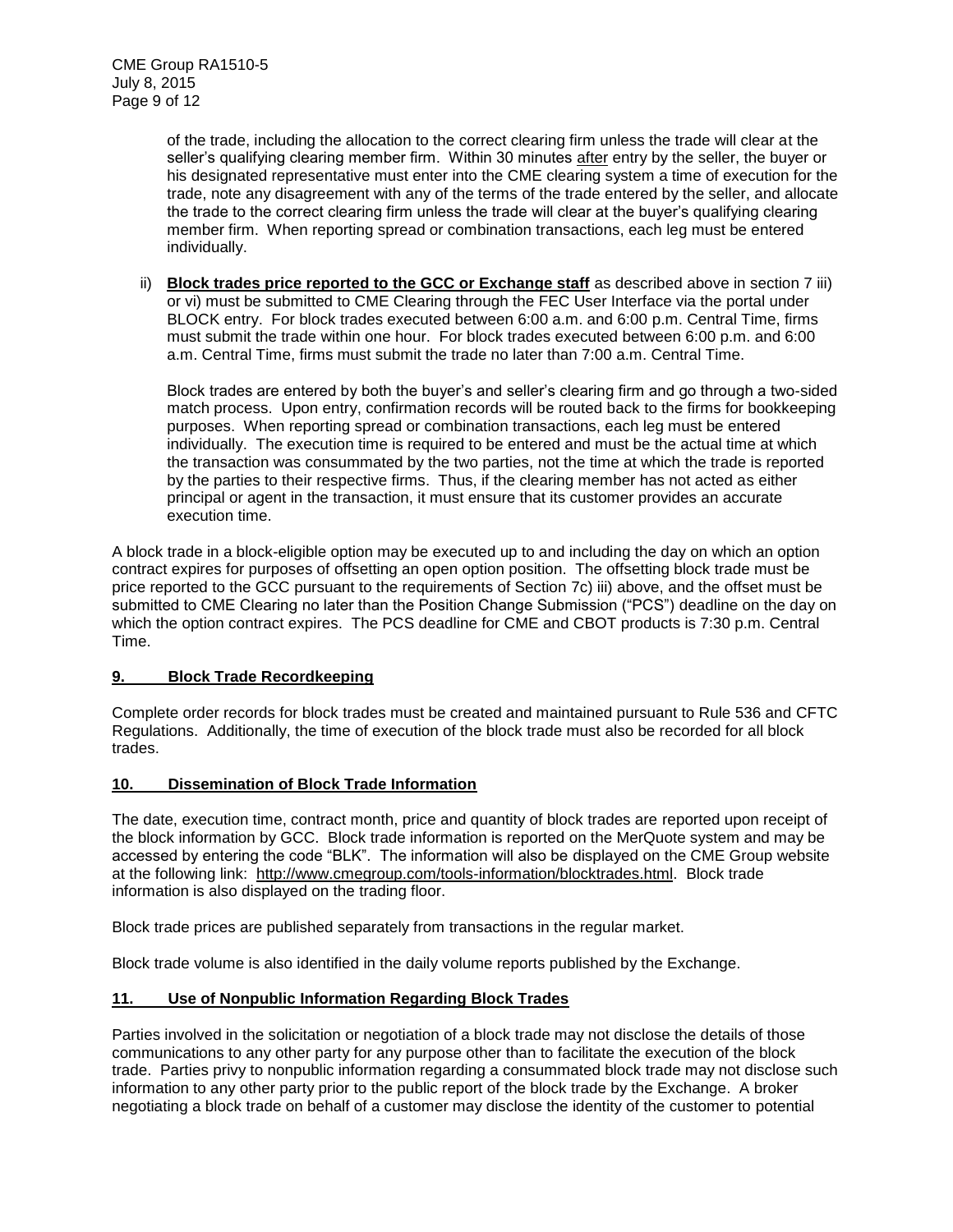CME Group RA1510-5 July 8, 2015 Page 10 of 12

counterparties, including the counterparty with which the block trade is consummated, only with the permission of the customer.

Pre-hedging or anticipatory hedging of any portion of a block trade in the same product or a closelyrelated product based upon a solicitation to participate in a block trade is not permitted. A closely related product is a product that is highly correlated to, serves as a substitute for, or is the functional economic equivalent of the product being traded as a block.

Counterparties to a block trade are permitted to initiate trades to hedge or offset the risk associated with the block trade following the consummation of the block trade, including during the period preceding the public report of the block trade by the Exchange.

Except as provided above, parties privy to nonpublic information attendant to a block trade are prohibited from trading in the same product or a closely-related product for the purpose of taking advantage of such information prior to the public report of the block trade by the Exchange. This prohibition is not intended to preclude such parties from continuing to transact in the marketplace in the context of their normal business; rather, it precludes parties in possession of actionable nonpublic information regarding an imminent block trade or report of a block trade from specifically using such information to their advantage. Information regarding a block trade is considered to be nonpublic until such time that the block trade details have been disseminated to the marketplace by the Exchange or the information can otherwise be demonstrated to have become stale or obsolete.

Parties solicited to provide a two-sided block market are not deemed to be in possession of nonpublic information provided that side of market interest is not disclosed in the context of the solicitation.

### <span id="page-9-0"></span>**12. TAS & TAM Block Trades**

Certain block-eligible futures contract months may be executed as block trades and assigned the current day's settlement price or any valid price increment ten ticks higher or lower than the settlement price ("TAS block trades"). Certain block-eligible futures contract months may also be executed as block trades and assigned the current day's marker price or any valid price increment ten ticks higher or lower than the marker price ("TAM block trades").

Additionally, intra-commodity calendar spreads may be executed as TAS or TAM block trades provided that the underlying spread is eligible for TAS or TAM trading. Please refer to the most recent Advisory Notice on TAS and TAM transactions for the list of products, contract months and spreads for which TAS or TAM pricing is permitted.

The pricing of the legs of a TAS or TAM calendar spread block trade will be calculated as follows:

- The nearby leg of the spread will always be priced at the settlement or marker price, as applicable, for that contract month.
- The far leg of the spread will be priced at the settlement or marker price, as applicable, for that contract **minus** the allowable TAS or TAM price increment traded (–10 through +10), except in circumstances where the traded TAS or TAM price is the actual settlement or marker price of the contract.

TAS block trades, including eligible TAS calendar spread block trades, may not be executed on the last day of trading in an expiring contract.

The products and contract months in which TAS and TAM block trades are permitted are set forth in the list of block trade eligible products which is available on the CME Group website via the following link: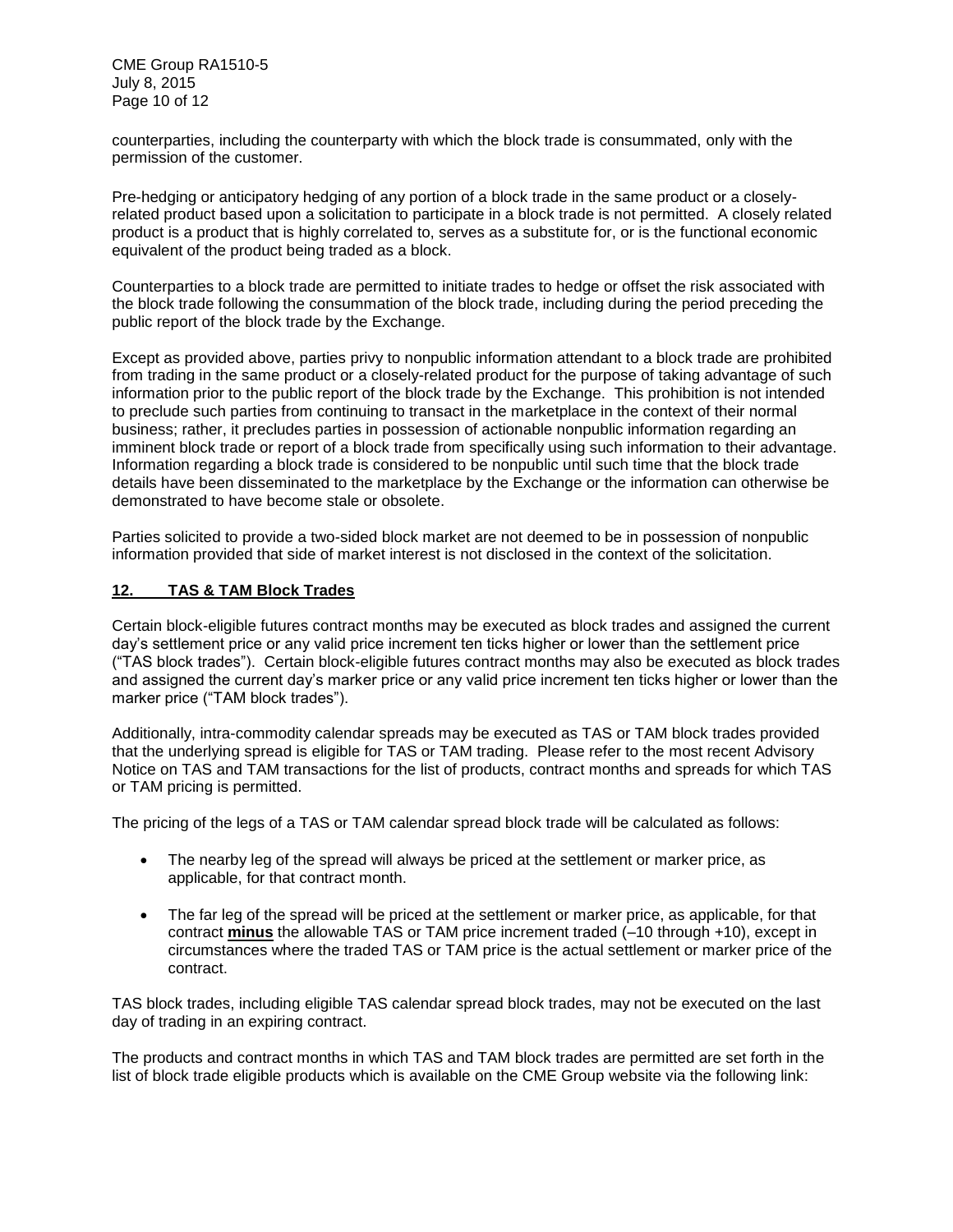[NYMEX & COMEX Block Trade-Eligible Products and Minimum Quantity Thresholds](http://www.cmegroup.com/clearing/trading-practices/block-trades.html#nymexComexProducts)

### <span id="page-10-0"></span>**13. Basis Trade at Index Close ("BTIC") Block Trades**

A BTIC Transaction is a futures transaction that is priced with reference to the applicable cash index close price. BTIC block trades must be reported to the Exchange at least 10 minutes prior to the scheduled close of the underlying primary securities market to establish the BTIC futures price on the current trading day. A BTIC block trade that is not reported at least 10 minutes prior to the scheduled close of the underlying primary securities market will be priced based on the index close price for the next available trading day for the primary securities market. BTIC block trades will not be permitted on the last day of trading in an expiring contract month.

A list of BTIC block-eligible products and block minimum thresholds is contained in the table below.

| <b>BTIC Block-Eligible Product</b>                          | Corresponding | <b>Minimum</b> |
|-------------------------------------------------------------|---------------|----------------|
|                                                             | Product       | Threshold      |
|                                                             | Chapter       |                |
| <b>CME E-mini S&amp;P Select Sector Stock Index futures</b> | 369           | 50             |
| CME S&P MLP Index futures                                   | 375           | 50             |
| CME E-mini NASDAQ Biotechnology Index futures               | 360           | 50             |
| CME E-mini S&P MidCap 400 Stock Price Index futures         | 362           | 50             |
| CME E-mini S&P SmallCap 600 Stock Price Index futures       | 368           | 50             |
| CME S&P 500/Growth Index futures                            | 355           | 50             |
| CME S&P 500/Value Index futures                             | 356           | 50             |
| CME USD Denominated Ibovespa futures                        | 354           | 50             |
| CBOT Dow Jones US Real Estate Index futures                 | 30            | 50             |

The futures price assigned to a BTIC block trade will be based on either:

- the current day's close price of the relevant cash index as specified in the relevant rule chapter; or
- the current day's close price of the relevant cash index as specified in the relevant rule chapter adjusted by any valid price increment (the "Basis") higher or lower than the relevant cash index close price. The Basis must be stated in full tick increments as set forth in the relevant rule chapter.

The Basis applied to a BTIC block trade must be fair and reasonable taking into account financing rates, expected dividend income and the time remaining until the applicable futures contract expires.

The futures price of a BTIC block trade will be determined by the Exchange at 3:45 p.m. Central Time and the Exchange-determined price will be final at that time. In the event of an early scheduled close of the primary securities market, the futures price of a BTIC block trade will be determined by the Exchange 45 minutes after the early scheduled close time for the primary securities market, and the Exchangedetermined price will be final at that time. In the event of an equity market disruption in the primary securities market, all BTIC block trades will be cancelled for that trade date.

BTIC block trades **may not** be executed as a spread transaction. Parties wishing to effectuate a block spread transaction in either product will be required to negotiate the transaction as separate outright BTIC block trades, and each leg must meet the minimum threshold of 50 contracts.

#### <span id="page-10-1"></span>**14. Text of Rule 526**

### **Rule 526 BLOCK TRADES**

The Exchange shall designate the products in which block trades shall be permitted and determine the minimum quantity thresholds for such transactions. Additionally, with respect to block trades in swaps, the minimum size for